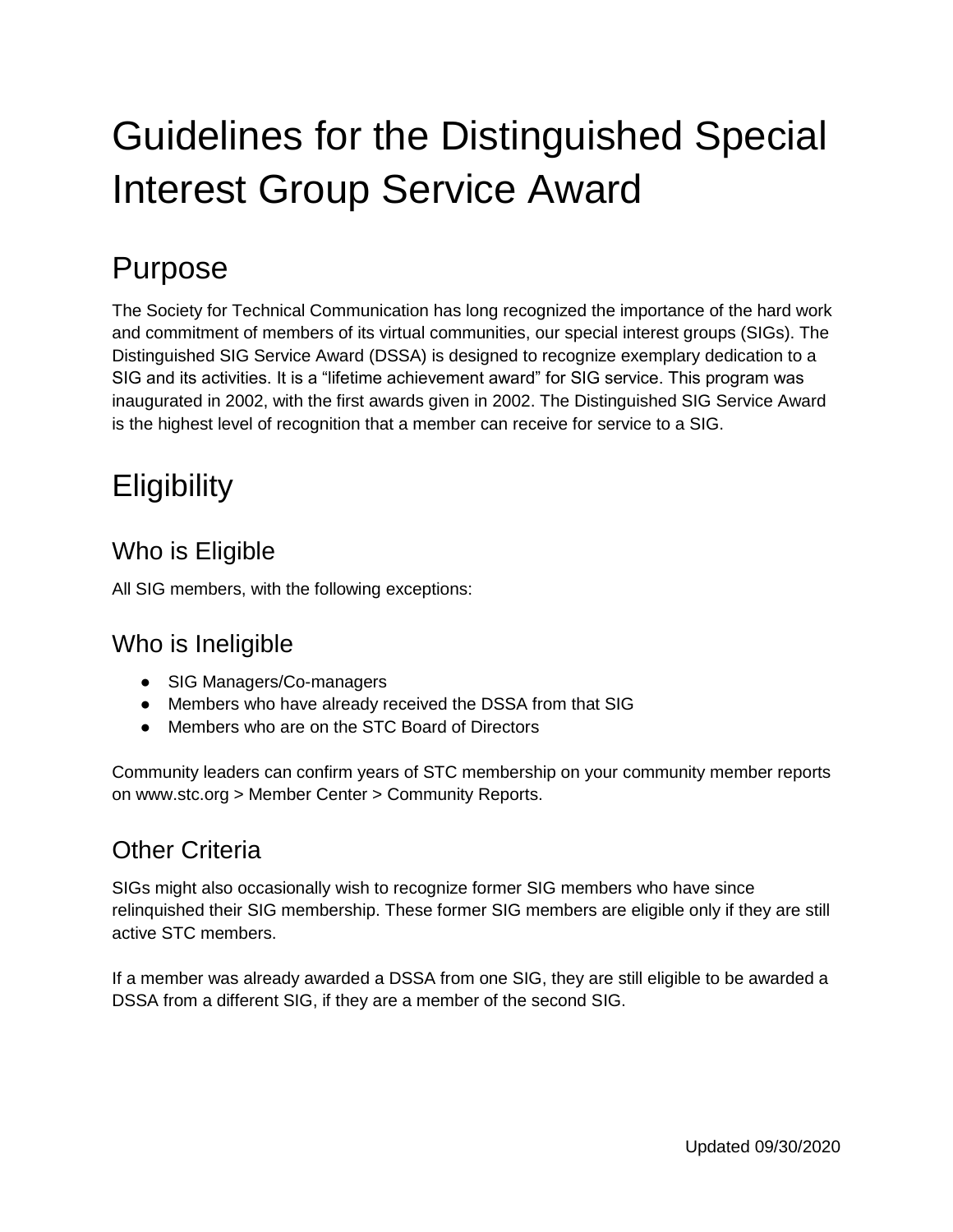#### Duration and Variety of Service

Because the scope of SIG service is broad, the award criteria are not rigid, but SIGs are encouraged to consider at least three basic criteria: length of SIG membership, consistency of service over the time of SIG membership, and variety of service. For example, an individual who has long served the SIG by holding various SIG leadership positions should be considered.

#### Recommendation Process Details

Each SIG may make at least one recommendation each year. The chart below outlines how many nominees a SIG may recommend, based on their number of members as of 30 June. Contact the STC Office to find out your SIG membership count as of that date if it is not known.

| <b>SIG SIZE AS OF JUNE 30</b> | <b>NUMBER OF NOMINEES</b> |
|-------------------------------|---------------------------|
| 100 MEMBERS OR FEWER          |                           |
| 101-1000 MEMBERS              |                           |
| 1001+ MEMBERS                 |                           |

A member may be nominated for the Distinguished SIG Service Award in the same year that they are nominated for Associate Fellow.

### Nominating Procedure

Submit recommendation forms to the Distinguished Community Serevice Awards Committee via email by the due date. The due date is typically posted on the DCSA webpage: [https://www.stc.org/membership/recognition/stc-awards/distinguished-community-service](https://www.stc.org/membership/recognition/stc-awards/distinguished-community-service-awards/)[awards/.](https://www.stc.org/membership/recognition/stc-awards/distinguished-community-service-awards/) In making the recommendations, the SIG leadership should specify clearly in a short paragraph why the individual is being recommended and send a citation with each recommendation.

Each citation should be brief and meaningful to the recipient. Listed here are some sample citations. SIG leaders making nominations should compose an individual citation for each recommendation.

- *For outstanding contributions to the competitions of the \_\_\_\_\_\_\_ SIG.*
- *For sustained contributions to the \_\_\_\_\_\_\_ SIG—for your wisdom, experience, and sound advice.*
- *In recognition of your exemplary efforts to revitalize the \_\_\_\_\_\_\_ SIG and of your continuing contributions to SIG activities.*
- *For your unfailing willingness to initiate and wholeheartedly support innovative and successful \_\_\_\_\_\_\_ SIG activities.*
- *For outstanding leadership of the \_\_\_\_\_\_\_ SIG—for inspiration, enthusiasm, creativity, and dedication.*